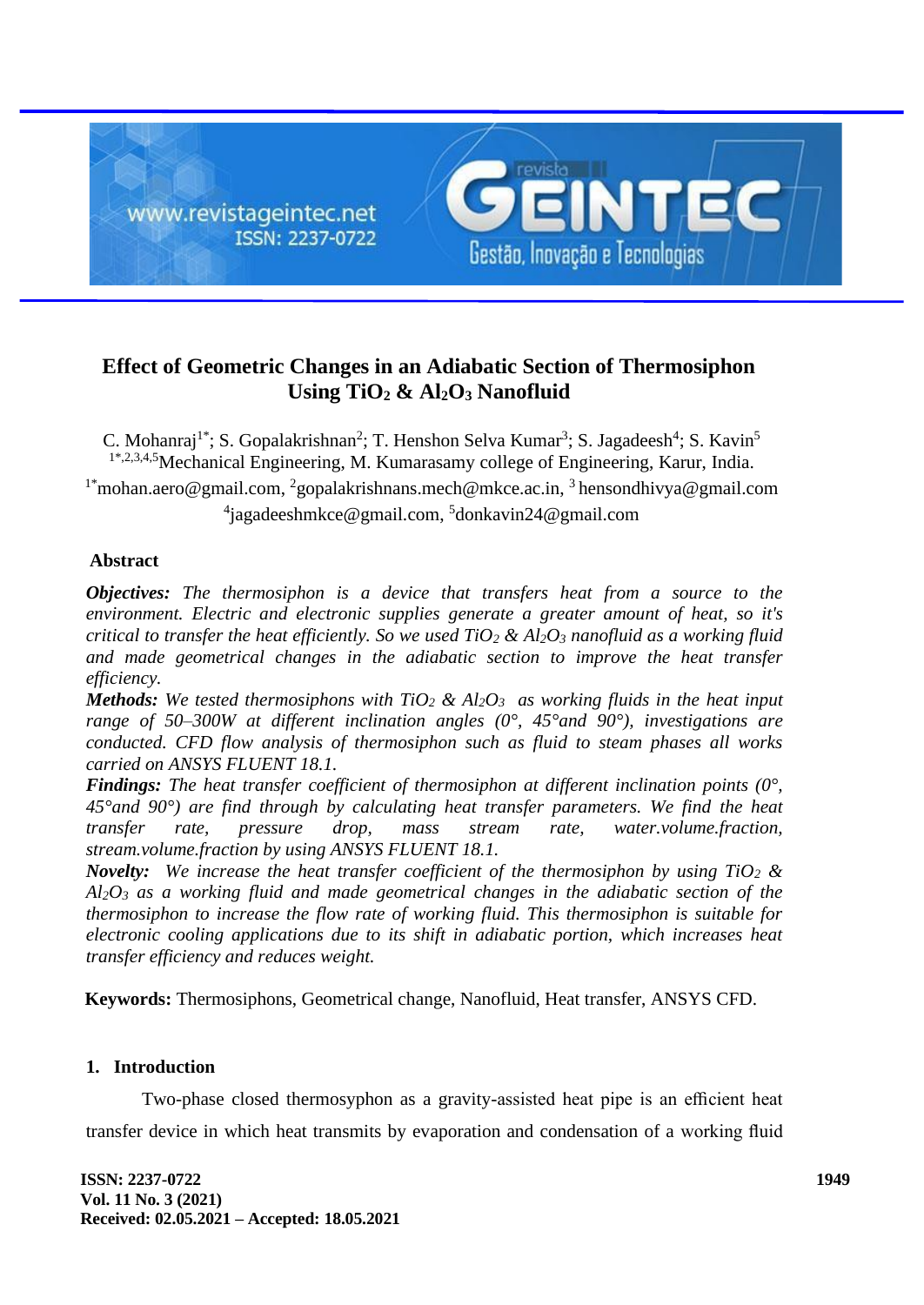$[1,2]$ . Thermosiphons are made of copper alloy, K type thermocouples are used to estimate temperature. Nanofluids are suspensions of nano-sized solid particles in a base fluid which can be used as heat transfer media in the thermosyphon<sup>[2,3]</sup>. The thermosiphon is mostly used in electronic cooling equipment. Several studies have been conducted to better understand the cooling logic as well as to enhance the heat transfer of thermosiphons $[4]$ . Many studies have been conducted based on its heat inputs and working fluids. The thermosiphons use working fluids such as water, methanol, ethanol, lithium, bismuth, sodium, cesium and some of the nano fluids <sup>[5]</sup>. we are using TiO<sub>2</sub> & Al<sub>2</sub>O<sub>3</sub> nanofluids as working fluids in thermosyphons<sup>[6]</sup>. We tested thermosiphons with TiO<sub>2</sub> & Al<sub>2</sub>O<sub>3</sub> as working fluids in the heat input range of 50–300W at different inclination angles  $(0^{\circ}, 45^{\circ}$  and  $90^{\circ})^{[7]}$ . The readings are used to calculate the heat transfer coefficient of two phase closed thermosiphon<sup>[7,8]</sup>. Computational fluid dynamics, usually abbreviated as CFD, is a branch of fluid mechanics that uses numerical analysis and algorithm to solve and analyze problems that involve fluid flows<sup>[9]</sup>. Computers are used to perform the calculations required to simulate the interaction of liquids and gases with surfaces defined by the boundary with high-speed supercomputers better solutions can be achieved<sup>[10]</sup>. Geometrical changes are made in adiabatic section of thermosiphon to increase the flow rate of working fluid in thermosiphon $[11,12]$ . CFD analysis is to find the heat transfer rate, pressure drop, mass stream rate, water.volume.fraction, stream.volume.fraction by using ANSYS FLUENT 18.1.

### **2. Materials and Methods**

The equipments used in the two-phase closed thermosiphon are Resistance warmer, voltmeter, current meter, chilling unit, transformer, and information are stored with the help of the PC. The external diameter of thermosiphon is 25 mm, and the evaporator and condenser lengths were 300 mm the adiabatic segment was around 1000 mm in length. The temperature distribution of thermosiphon is monitored by using T type thermocouples. The thermocouples are linked to a computer for data verification and storage. The filling proportion was determined to be 30% volume, and water flow rate to the condenser was also fixed as 590 ml/m. The rate of water flow is obtained from trial runs at which minimum temperature difference is found. TiO<sub>2</sub> & Al<sub>2</sub>O<sub>3</sub> nanoparticles with a diameter of 30-40nm are mixed in DI water at a 49:1 ratio with a concentration of 1g/l.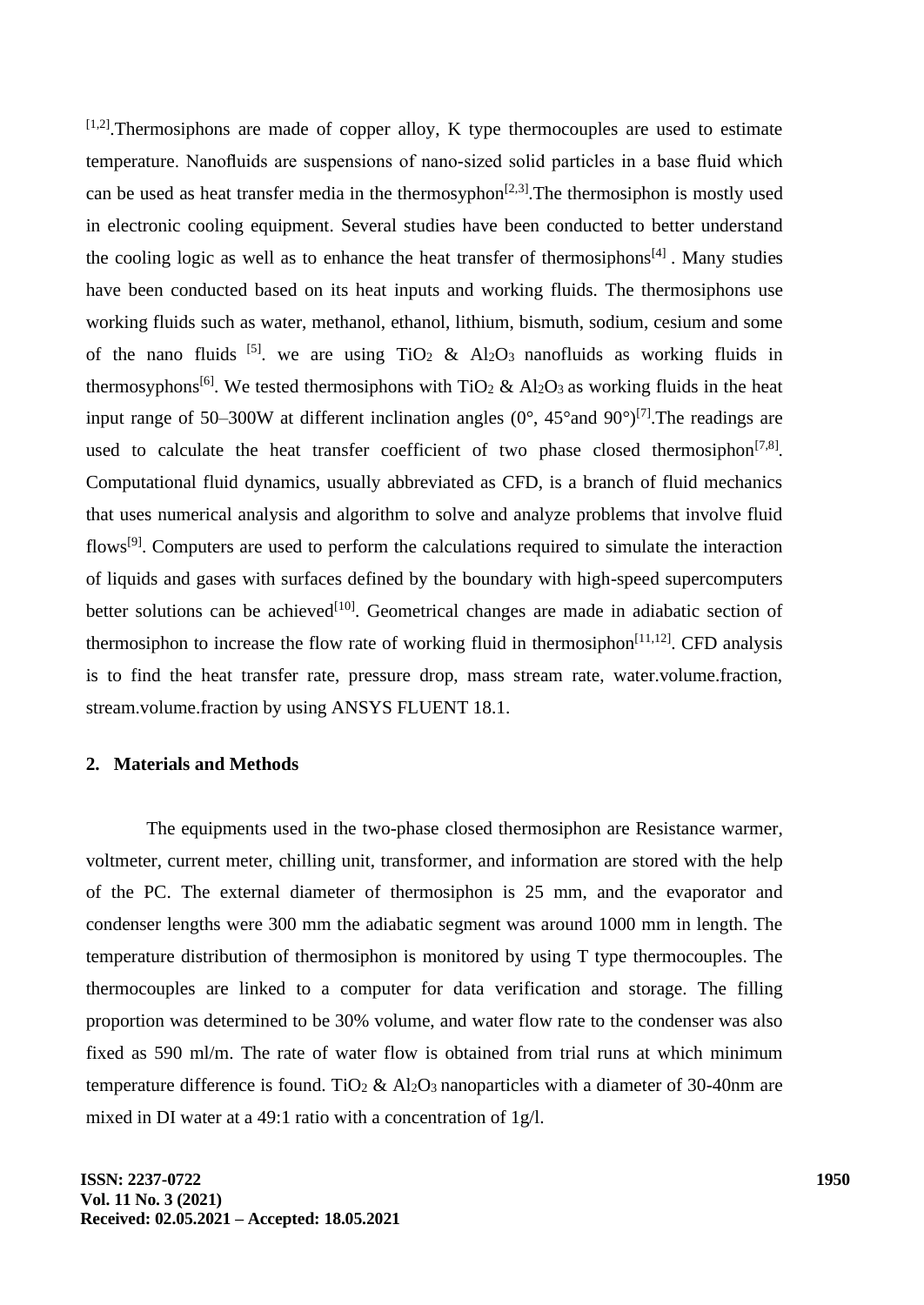### **3. Estimated Heat Transfer Parameters**

.

The heat flux, heat transfer coefficient and thermal resistance are calculated using the following relations.

$$
h_e = \frac{q_e}{T_e} \tag{1}
$$

$$
h_c = \frac{q_c}{T_c} \tag{2}
$$

Where h, q and T indicates the warmth move coefficient, heat motion and temperature for evaporator and condenser. The qe and qc are determined utilizing conditions that are

$$
q_e = \frac{Q}{2\pi r l_e}
$$
\n
$$
q_c = \frac{Q}{2\pi r l_c}
$$
\n(3)

Where 1 is the length of evaporator and condenser and Q is heat move in two phases closed thermosiphon. Additionally, the all-out warm obstruction is gotten utilizing condition.

$$
R_t = \frac{T_e - T_c}{Q} \tag{5}
$$

#### **4. Results and Discussion**

# *4.1 The effect of temperature, heat flux & heat transfer co-efficient on geometrically changed thermosiphon*

We made a geometric change in adiabatic section of two-phase closed thermosiphon,  $TiO<sub>2</sub>$  & Al<sub>2</sub>O<sub>3</sub> nanofluids as a working fluid. Experiments are carried out at different inclination angles  $(0^{\circ}, 45^{\circ})$  at various heat input range of  $50-300W$ . Heat transfer coefficient & heat flux are find through by calculating heat transfer parameters. After calculating heat transfer parameters, the values are converted into graphs are shown in (figure 1-6). The graphs explain the heat transfer co-efficient & heat flux of thermosiphon at different inclination angles. When comparing these graphs heat transfer at  $45<sup>o</sup>$  gives a great result than other two angles. The results are compared with different research papers [2]. By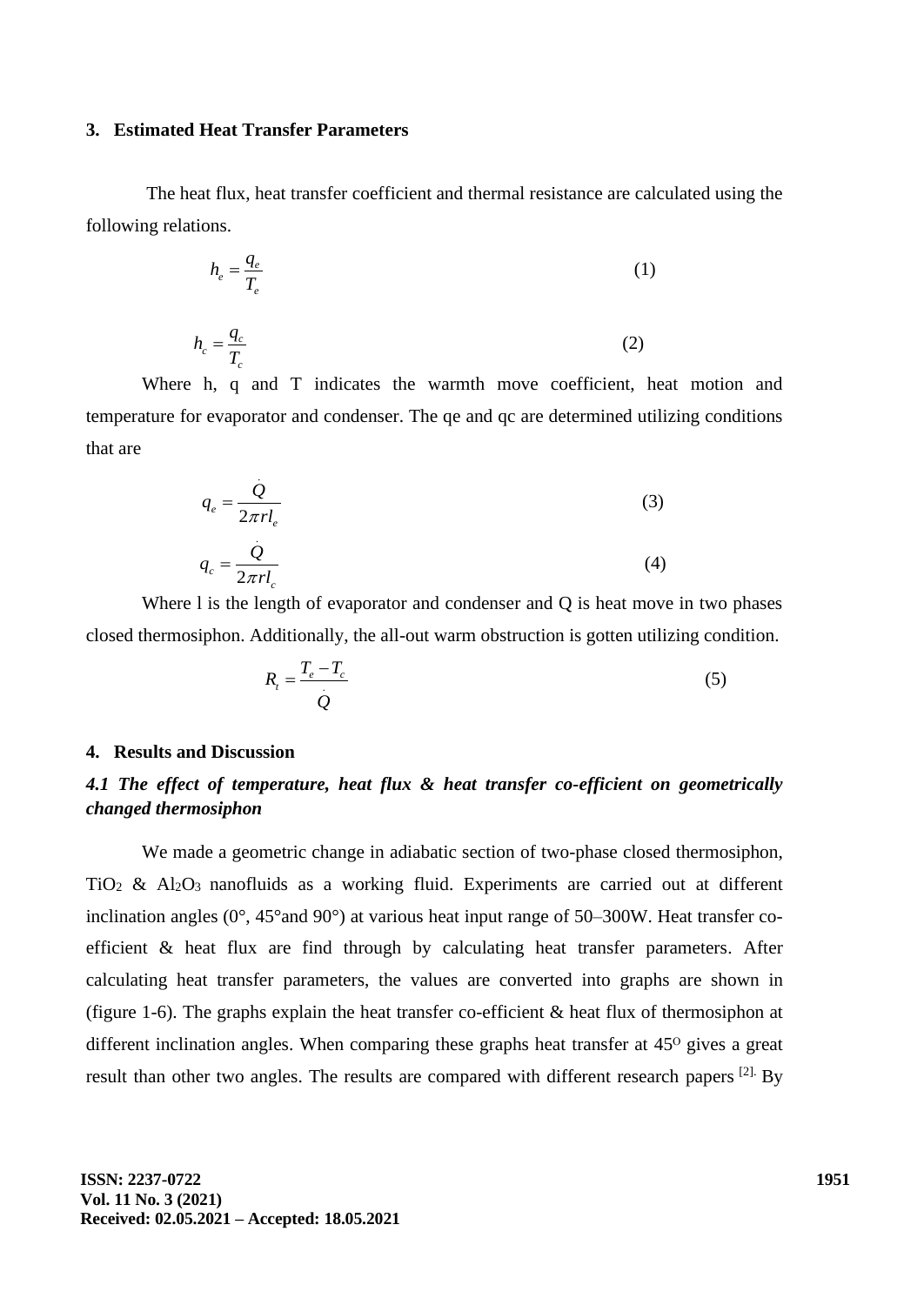using TiO<sub>2</sub> & Al<sub>2</sub>O<sub>3</sub> nanofluids as a working fluid at  $45^{\circ}$  inclination angle increased the heat transfer coefficient of thermosiphon.



Fig 2 - Resistance vs Temperature at 45 degree





**ISSN: 2237-0722 Vol. 11 No. 3 (2021) Received: 02.05.2021 – Accepted: 18.05.2021**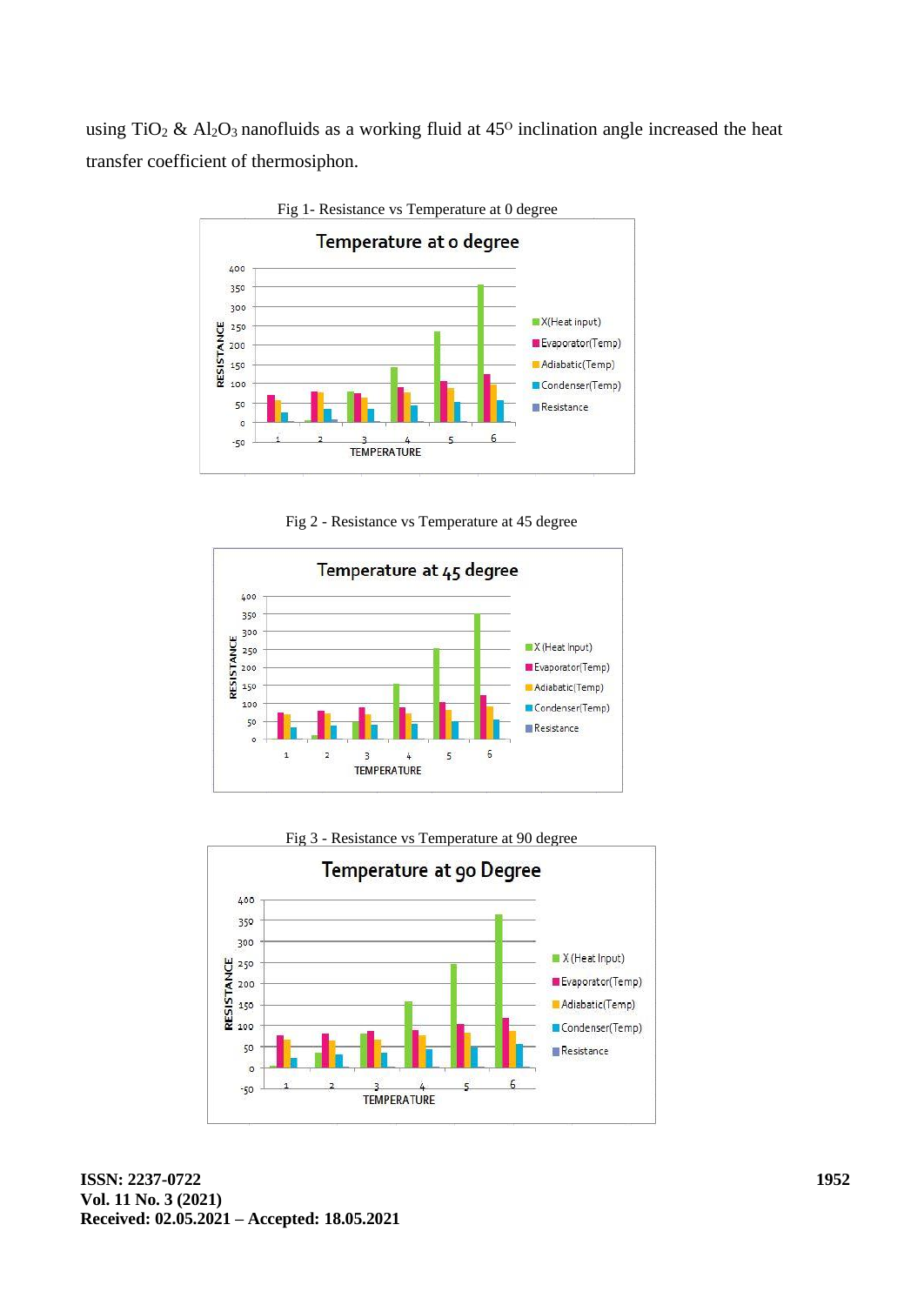

Fig 5 - Heat transfer co-efficient vs Heat flux at 45 degree



Fig 6 - Heat transfer co-efficient vs Heat flux at 90 degree



**ISSN: 2237-0722 Vol. 11 No. 3 (2021) Received: 02.05.2021 – Accepted: 18.05.2021**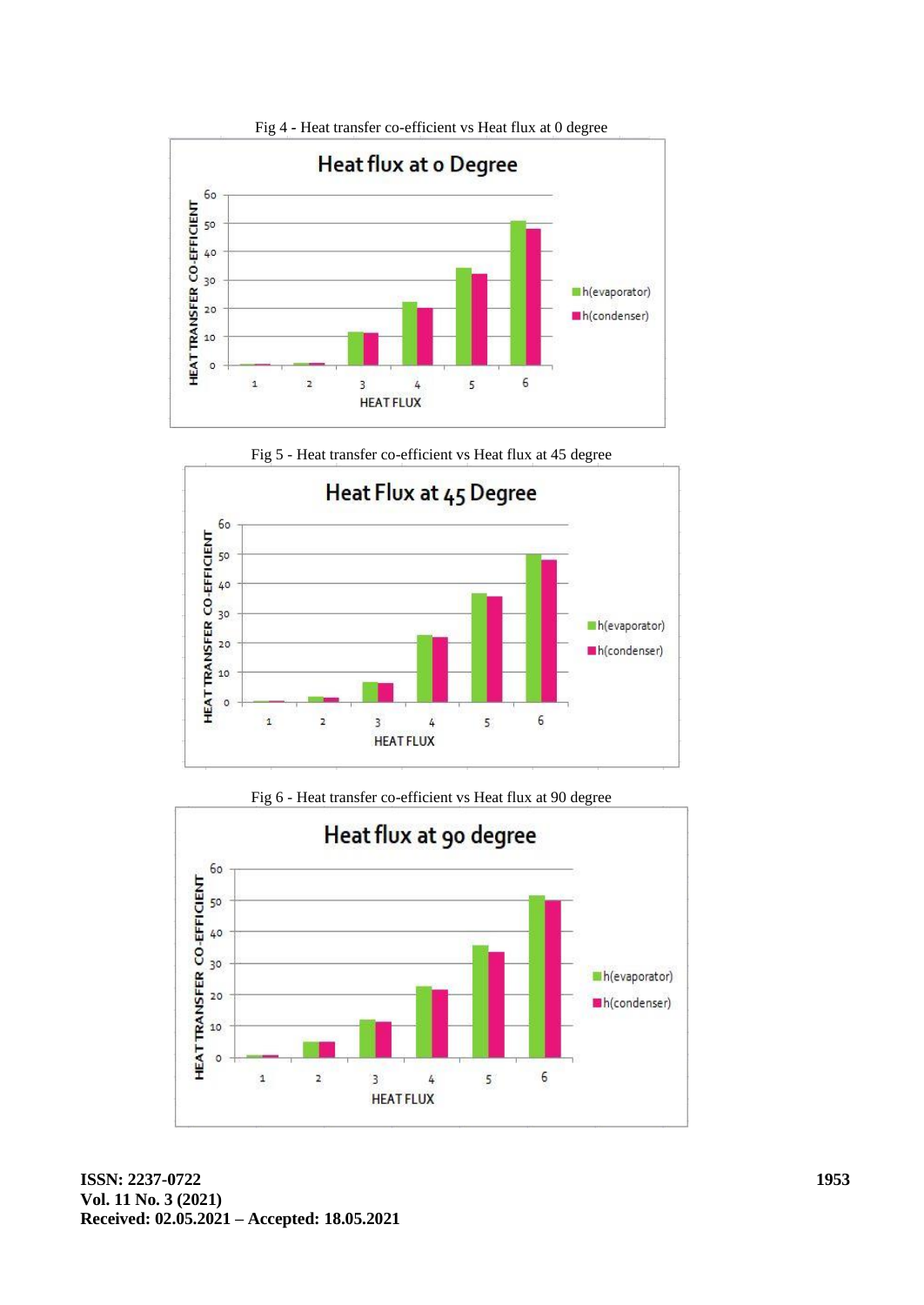### *4.2 Estimated Computational Fluid Dynamics Analysis*

CFD (Computational Fluid Dynamics) is a software program that performs numerical analysis on fluid flow, heat transfer rate. It includes a series of algorithms for modeling and simulating fluid flow, electric currents, heat, and gases. These steps are carried out to create a model in CFD modeling, meshing, ansd then analysis. The geometric changed thermosiphon is created and analysis is carried out through ANSYS FLUENT 18.1. The heat transfer coefficient, mass flow rate, pressure drop, and heat transfer rate with water vapour are analyzed. The analysis images represent the water.volume.fraction of geometric change thermosiphon are shown in (figure 8&9). The analyzed images showed that flow rate is increased in thermosiphon by using  $TiO<sub>2</sub> \& Al<sub>2</sub>O<sub>3</sub>$  nanofluids as a working fluid. when compared to other nanofluids it's flow rate is increased.





Fig 8 - Water.volume.fraction contour of geometry changed thermosiphon

**ISSN: 2237-0722 Vol. 11 No. 3 (2021) Received: 02.05.2021 – Accepted: 18.05.2021**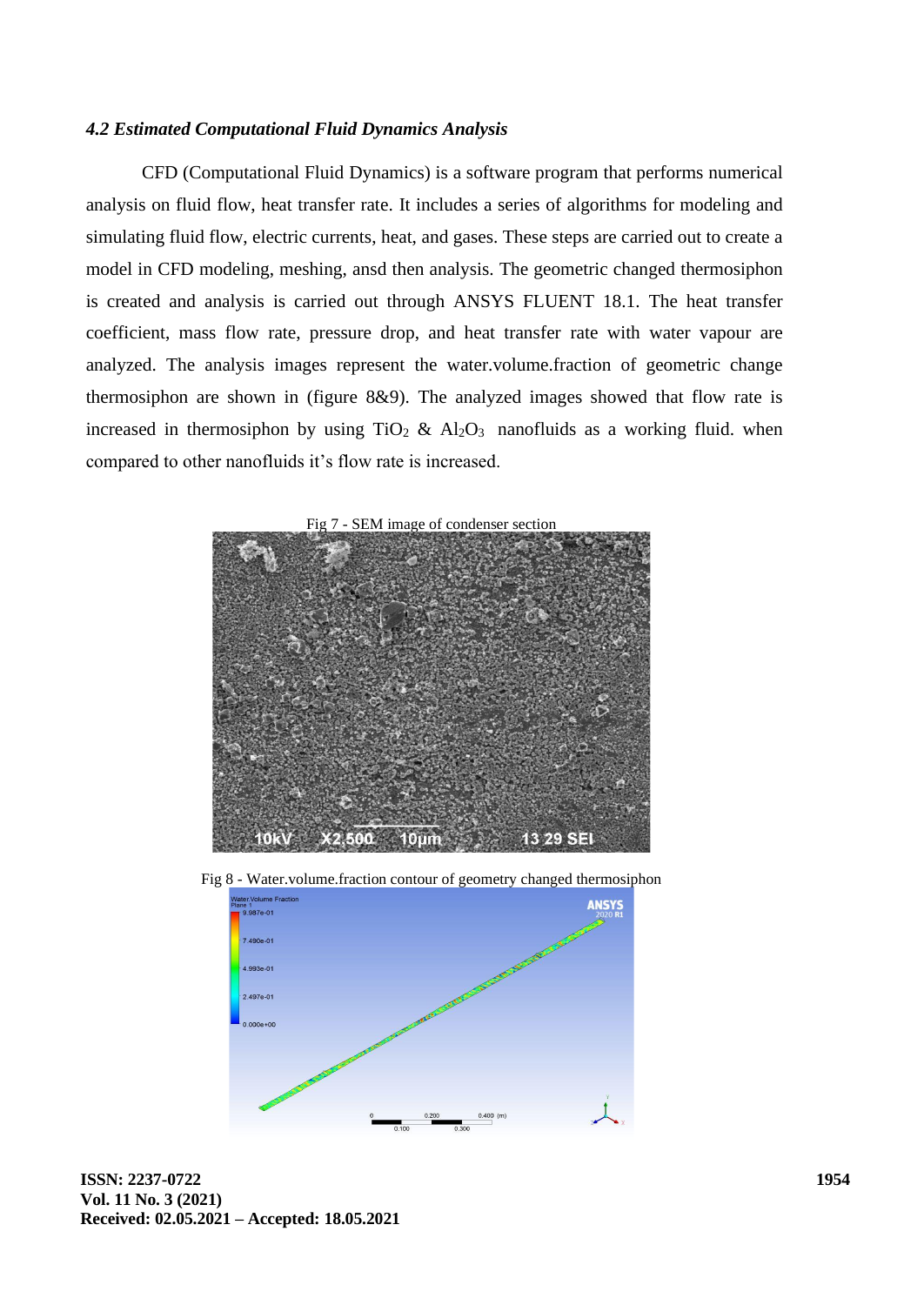

Fig 9 - Water.volume.fraction contour of geometry changed thermosiphon

### **5. Conclusion**

The effect of geometric changes in an adiabatic section of a two-phase closed thermosiphon is demonstrated in this study. As a working fluid, TiO<sub>2</sub> & Al<sub>2</sub>O<sub>3</sub> and nanofluids were used. In this experiment, a two-phase closed thermosiphon was filled with nanofluids as a working liquid at a 30% filling proportion. Thermosiphons were measured at various inclination points  $(0^{\circ}, 45^{\circ},$  and  $90^{\circ})$  in the 50–300 W heat input range. The evaporator and condenser sections heat transfer coefficients are increased due to geometric changes in the thermosiphon, as seen in the CFD analysis images and also we attached the SEM image of the geometric changed thermosiphon shown in [Figure 7]. This thermosiphon is suitable for electronic cooling applications due to its shift in adiabatic portion, which increases heat transfer efficiency and reduces weight.

### **6. Limitations and Future scope**

CPUs can be used for large tasks such as rendering images, editing, gaming, and so on. The scope to develop the processing speed of the computer by cooling it in a perfect manner by using the thermosiphon as a cooling equipment.

#### **References**

Hamideh Sardarabadi, Saeed Zeinali Heris, Ali Ahmadpour, Mohammad Passandideh-Fard. (2019). Experimental investigation of a novel type of two-phase closed